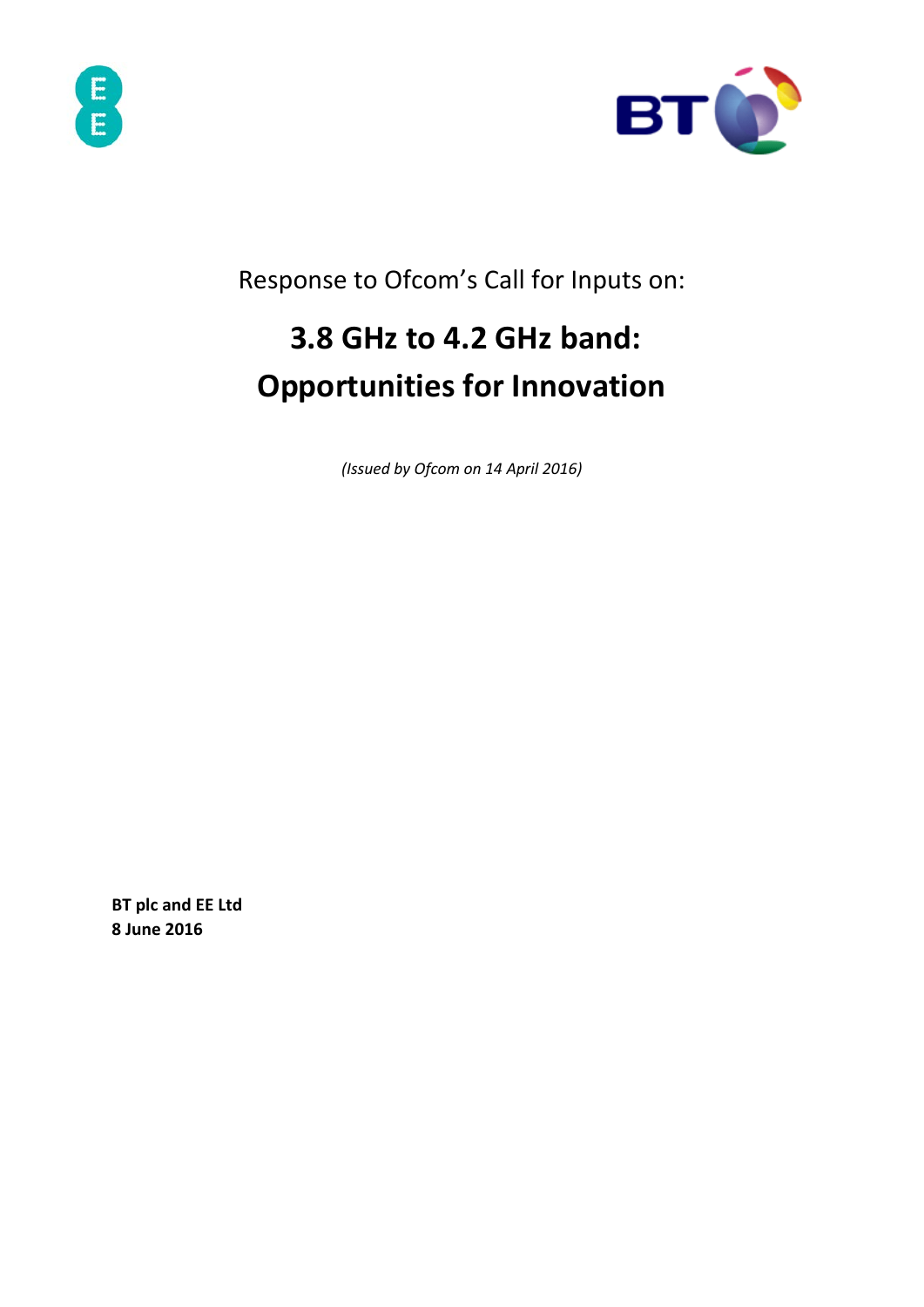#### **Introduction**

 $\overline{a}$ 

BT/EE welcomes the opportunity to provide views in response to Ofcom's call for inputs on the 3.8 – 4.2 GHz band. This band is currently unused across much of the UK, even though it offers tremendous potential for future mobile network capacity expansion and perhaps other uses. We therefore believe that it is timely for Ofcom to consult on the future opportunities for using this valuable spectrum, whilst continuing to provide protection to existing satellite earth stations in this band.

### **Summary of BT/EE views**

- 1. As a first step and prior to developing a licensing regime, BT/EE considers that Ofcom should identify the likely uses of spectrum in the 3.8 – 4.2 GHz band and how the spectrum can be suitably awarded to enable this use. It is important to consider this also on a European-wide basis to ensure that the benefits of harmonisation and economies of scale can be achieved. The design of the licensing regime needs to be compatible with the likely use. The consequence of not doing this may be that the spectrum is not allocated or used in the most efficient way.
- 2. The 3.8 4.2 GHz band could be suitable for mobile network use in the future, however the associated investments that would be required to make the spectrum valuable for this use have pay back periods of typically 10 years or more. It is critical that any licencing regime provides the security of tenure for the spectrum that matches this investment profile. Therefore, if this spectrum is to be made suitable for mobile use, mobile operators will require long-term exclusive licences.
- 3. For the spectrum to be suitable for mobile use it will need to be awarded over the largest geographic area possible (ideally nationally<sup>[1](#page-1-0)</sup>) and with sufficiently large channel allocations for high capacity data services.
- 4. Within the framework Ofcom has suggested, the Tier 2 licence proposal could provide a basis for developing a suitable authorisation regime. An auction is the preferred method to assign the spectrum if there is competing demand and would be the best means to issue the Tier 2 licences (as proposed in §6.26 to §6.32 of the Statement on "A framework for spectrum sharing"). BT/EE considers that other methods of awarding the spectrum, such as a awarding on a "first-come-first-serve" are unlikely to facilitate efficient use of the spectrum, given that the spectrum is scarce.
- 5. The spectrum should be made available on a technology neutral basis with the possibility to use it for mobile service provision (including outdoor, indoor and backhaul) as well as fixed point-to-point or point-to-multipoint applications.
- 6. Whilst we recognise that there may be some merits in the proposed Tier 3 opportunistic access, we are unclear whether there would be a use case for such access in this band. We also note that the expected demand for opportunistic access in the TV white space band has not materialised, and hence we would question whether the studies required for the introduction of such Tier 3 access would be an efficient use of Ofcom's resources.
- 7. BT/EE advocates that any new Tier 1 use should where possible be constrained to a part of the frequency band (new fixed links) or existing geographic locations (satellite use).
- 8. The protection of existing Tier 1 use is important and the possibility to expand this use at existing satellite earth station sites is an important consideration. It is also important for Ofcom to continue to provide appropriate protection to the incumbent satellite earth

<span id="page-1-0"></span> $1$  Although we recognise that the need for protection of the incumbent services will result in licences offering slightly less than national coverage.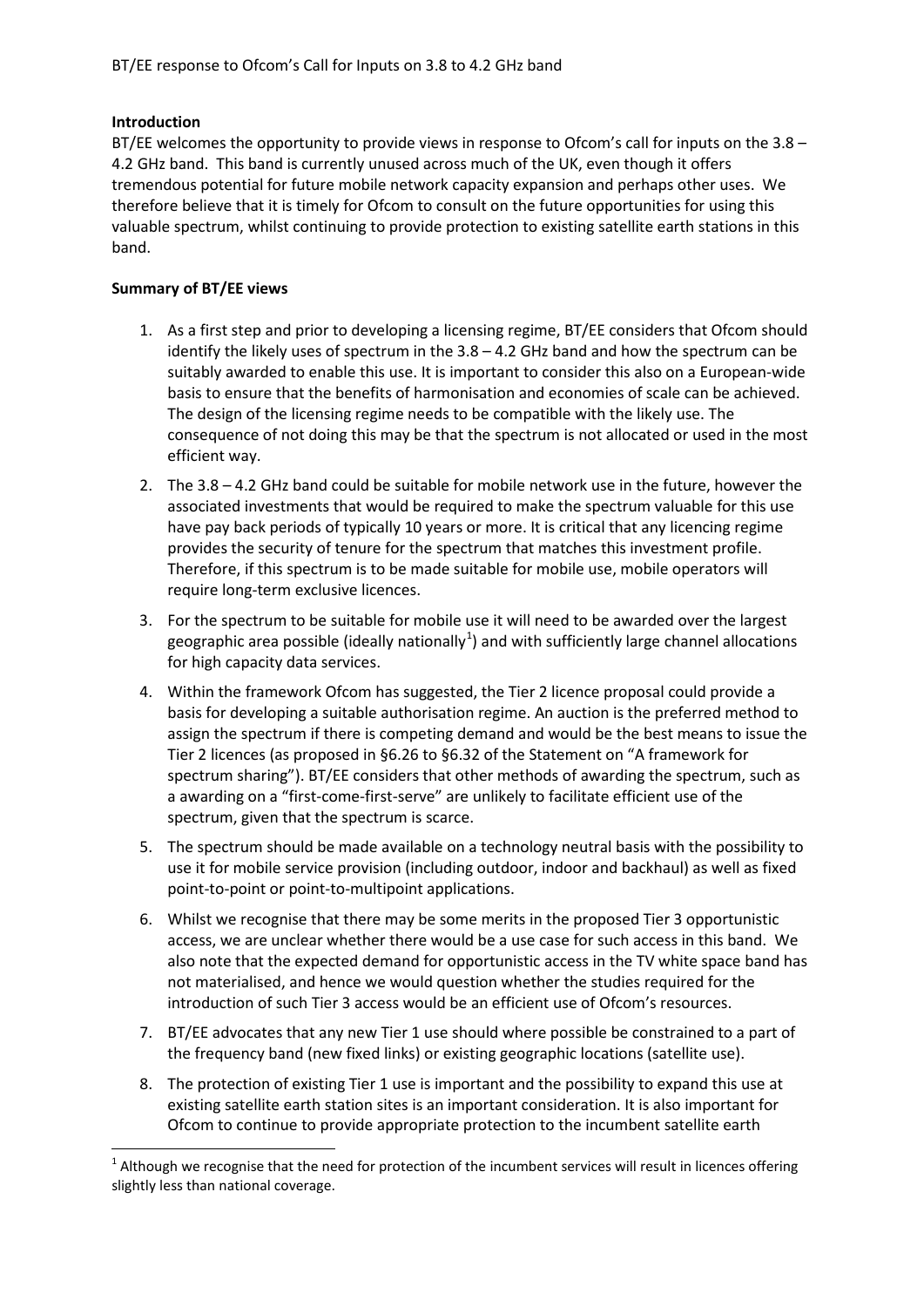station users in this band, recognising the investments which have already been made in this band.

9. We would expect Ofcom to issue a Consultation Document with more detailed and specific proposals before we could give definitive responses to the questions raised.

#### **Our responses to the consultation questions**

 $\overline{a}$ 

*Question 1: Given the nature of the incumbents and their use of the spectrum, what new types of applications do you foresee could access this spectrum on a shared basis? Please provide details on the potential applications and their characteristics of use as identified in the spectrum sharing framework.*

BT/EE considers that the 3.8 – 4.2 GHz band could be suitable for mobile use in the future. The wide channels within the band and the propagation characteristics make it particularly attractive for mobile use. The band could be used to add network capacity, particularly in urban areas to support the roll out of 5G services. We also believe that it should be possible for mobile use of the band to coexist with incumbent users given that the band would primarily be deployed for macro and small cell mobile use in urban and possibly suburban rather than rural areas, although it could potentially also be used for indoor femtocells.

We recognise that the 3.8 – 4.2 GHz band is "prime" spectrum which is underused in many parts of the UK, and therefore we believe that there is a significant opportunity to take full advantage of the potential for an increased use of this band.

Ofcom noted in the Mobile Data Strategy (November 2013) and subsequent Statement (May 2014) that this band is a "Medium-High priority" for release, and we believe that this opportunity for mobile data should now be explored more pro-actively, in conjunction with other National Regulatory Authorities in Europe. We understand that there have already been informal discussions between administrations in  $ECC<sup>2</sup>$  $ECC<sup>2</sup>$  $ECC<sup>2</sup>$  about identifying this band for mobile use.

This band is not currently identified as a Mobile band (although it does have a secondary allocation in the Radio Regulations for Region 1), but we propose that it should be considered as a candidate IMT band in the (longer term) future. There was clearly insufficient traction for identification at WRC-15 but we would expect this to change as we approach WRC-19 when 5G technology will be nearing the first release of the standard, and operators/vendors/regulators are likely to begin looking beyond spectrum tranches of first 5G deployment. It is important to do this on a European basis to ensure that the benefits of harmonisation and economies of scale in both network equipment and devices can be achieved.

Those areas of the UK in which there is currently no incumbent use (for a given frequency channel) should be identified for mobile networks on a (near-national) geographic basis, providing a valuable extension to the 3.4 – 3.6 GHz and 3.6 – 3.8 GHz bands, offering a potentially lower cost of clearance for expansion of mobile services. Such licences should cover the largest possible geographical areas, ideally nationally rather than multiple regional licences (although recognising that the incumbent use will preclude use in some areas).

<span id="page-2-0"></span><sup>&</sup>lt;sup>2</sup> ECC is the "Electronic Communications Committee", which is the part of CEPT (European Conference of Post and Telecommunications) addressing radio regulations.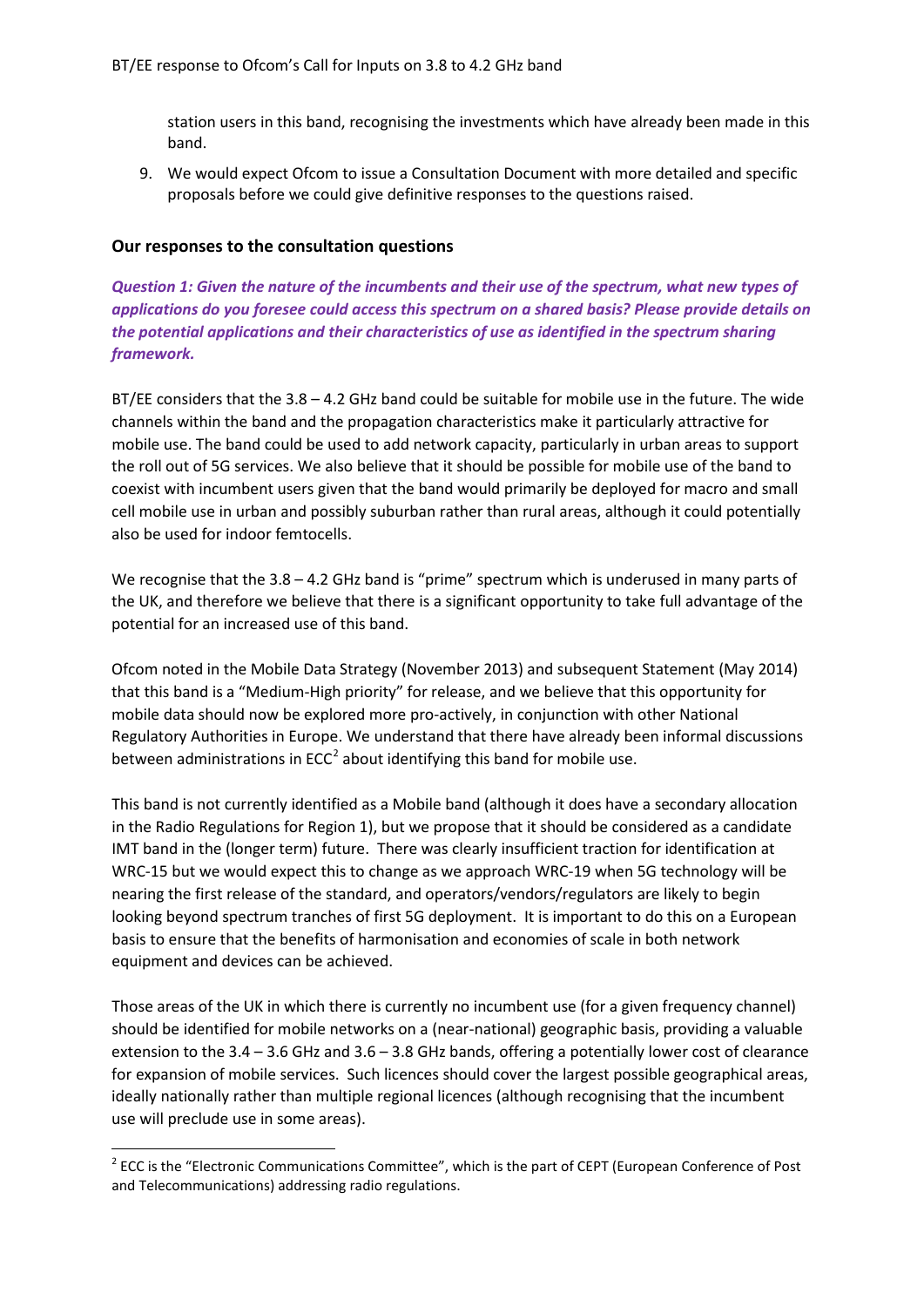In accordance with Ofcom's usual policy, we consider that new licences in the band should be offered on a technology and service neutral basis, which would permit any appropriate mobile technology (e.g. LTE, "5G", etc) to be operated in the band, and also offering the potential for using the band for backhaul networks.

Recognising the investments that would be needed in this band, with payback periods of typically 10 years or more, it is critical that any licensing regime provides (as a minimum) the security of tenure required for such investments to be viable.

## *Question 2: Based on information provided in this Section, can you identify any barriers to enhanced sharing in the 3.8 GHz to 4.2 GHz band? Please use the Spectrum Sharing Framework, which identifies four types of barriers to spectrum sharing: lack of information; market barriers; technology barriers; and authorisation barriers.*

Ofcom has already acknowledged the incumbent use of this band, and has provided a considerable amount of information about that use, and hence at first sight it would appear that there is no lack of information. However it will be important to determine the separation distances required between the existing licensees and any new users of the band, as well as any detailed coexistence requirements. This will in turn identify the regions within which mobile networks could operate (or more specifically, mobile base stations could be sited).

Whilst we do not have a problem in principle with a Tiered approach, in the absence of further details about how it would be applied to this band (see our response to question 3), it is difficult to identify whether or not the approach itself would be a barrier to spectrum sharing between mobile use and incumbent uses. For example, we would not want a situation whereby the Tier 2 licences are issued on a short term basis (e.g. for one or two years) and on a "first come first served" basis, as this would in our opinion clearly present a barrier to spectrum sharing for mobile networks. Our view is that for spectrum sharing in the band to be a viable option for mobile operators, exclusive licences need to be awarded via an auction with restrictions included in licences, prohibiting use in geographical locations where incumbents are using the spectrum. This would be a similar authorisation approach to that taken by Ofcom for the award of 2.3 GHz spectrum, whereby exclusive licences are to be awarded but with geographic areas excluded from the licence.

Looking more widely, we do understand that this is an important band for the Fixed Satellite Service in other parts of the world (in particular outside ITU Region 1), and therefore we recognise that it would be difficult to gain global harmonisation for the Mobile Service / IMT, but nevertheless this should not preclude such efforts, at least for Region 1.

Mobile systems are generally "listen before talk" and hence so long as the base stations are suitably coordinated with any existing services, this should avoid the risk of interference to incumbent/legacy systems in the band.

*Question 3: Do you agree with our initial assessment of a potential application of a tiered authorisation approach in this band?*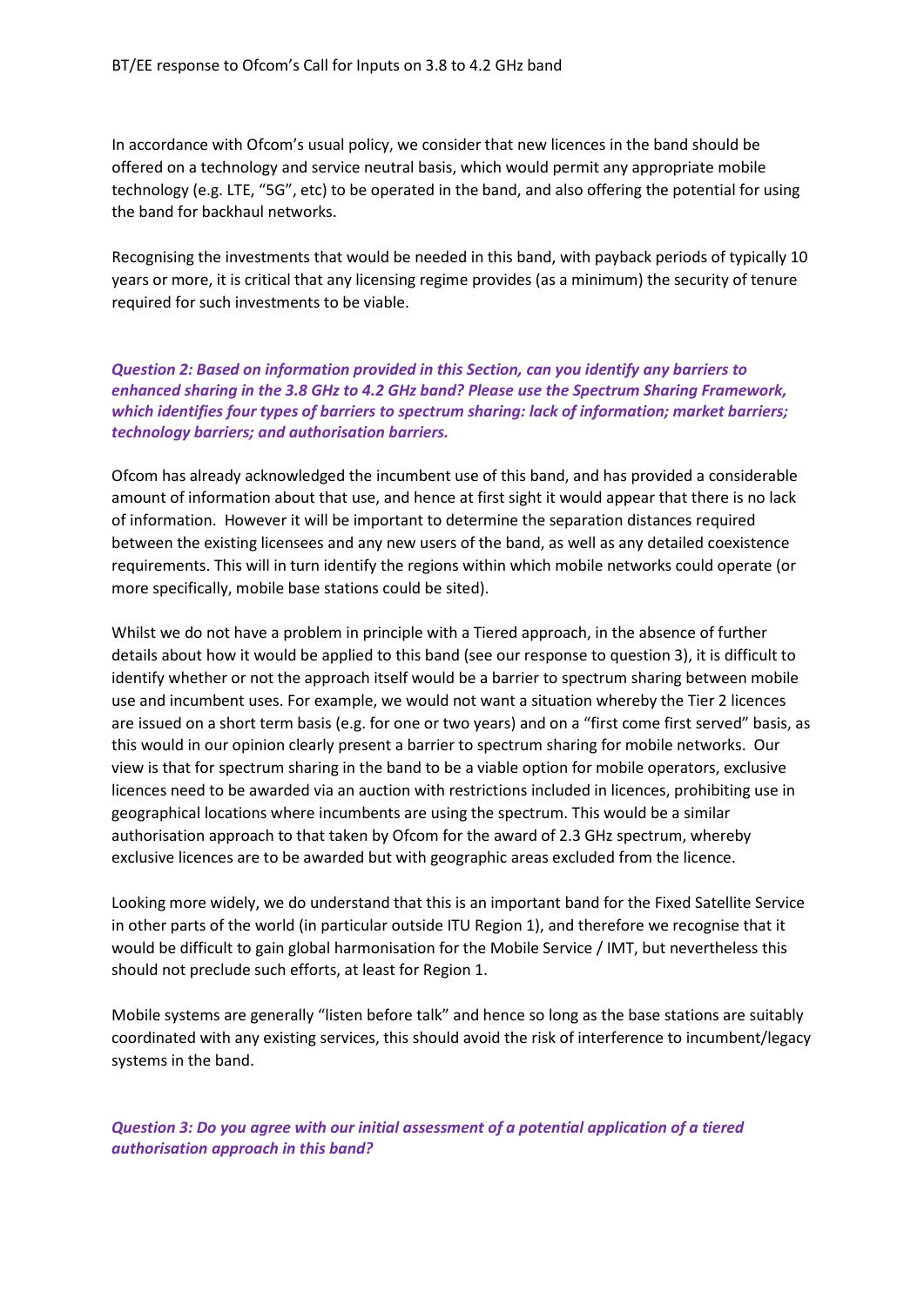## *If yes, please provide as much detailed information as possible of how you consider any tiered authorisation approach may enable greater spectrum sharing and how it could be implemented in practice.*

*If no, please describe the spectrum access method that you consider may best meet any requirements you have to access spectrum in the 3.8 GHz to 4.2 GHz band. Please give specific details of how you would envisage this working in practice, where appropriate with reference to the tools and enablers identified in the Spectrum Sharing Framework.*

BT/EE has some reservations about Ofcom's proposed 3 level tiered authorisation approach. Firstly we are concerned that there appears to be a lack of clarity between the rights of what Ofcom defines as a Tier 1 user and a Tier 2 user. In our view, the rights of users in Tier 2 need to be more clearly defined<sup>[3](#page-4-0)</sup>. Furthermore we question whether the Tier 3 approach is an appropriate authorisation regime for this band as it is unlikely to lead to an efficient use of licensing resources.

Crucially, as noted above in our response to question 2, we consider that the proposed three tiered authorisation approach could potentially be a barrier to, rather than an enabler of, spectrum sharing between mobile use and incumbent uses, depending on the specific details of how the tiers are applied, and particularly Tier 2. Given the long-term nature of investments required for mobile spectrum use and the need for flexibility around deployment (e.g. to support mobility, service reliability and to promote innovation in a wide area of mobile access applications), for spectrum sharing in the band to be a viable option for mobile operators, exclusive licences need to be awarded via an auction. In order to protect incumbent users, these licences could be awarded with restrictions, prohibiting use in geographical locations where incumbents are using the spectrum as Ofcom intends to do with the award of 2.3 GHz spectrum (which is not referred to as a tiered approach).

Whilst such a tiered authorisation basis might provide a conceptual model for the principle of band sharing, we believe that it is more important to focus on the specific services which are being considered. In the case of the  $3.8 - 4.2$  GHz band we only see the need for two tiers, namely

• incumbent users, and

 $\overline{a}$ 

• new technology and service neutral spectrum access licences operating on a (near-national) geographic basis,

and therefore the approach to be followed should be similar to the approach currently taken for introducing a new service in any other band which is to be shared with an incumbent user.

Whilst we recognise that there may be some merits in the proposed Tier 3 opportunistic access, we are unclear whether there would be a use case for such access in this band. We also note that the expected demand for opportunistic access in the TV white space band has not materialised, and hence we would question whether the studies required for the introduction of such Tier 3 access would be an efficient use of Ofcom's resources.

In conclusion, for the spectrum to be suitable for mobile use, any authorisation approach would need to include exclusive licences (covering a near-national geographic area), awarded via an auction, with restrictions prohibiting use in geographical locations where incumbents are using the

<span id="page-4-0"></span> $3$  We note that in §3.7.2 of the CFI Ofcom refers stakeholders to "Section 3.3.1" for a description of "Geographic licences", however this section does not appear to be included in the CFI document.